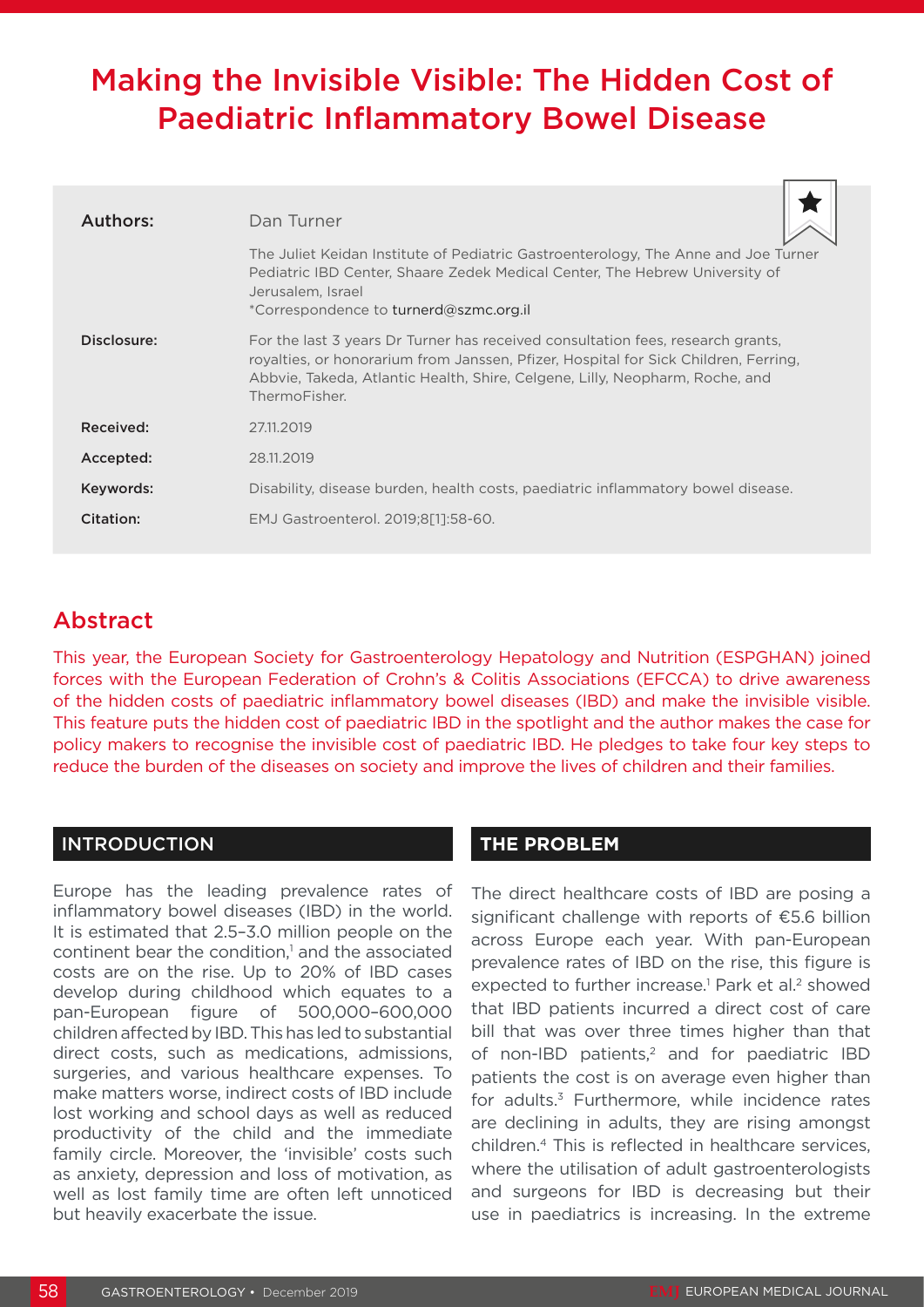context, it has been reported that the risk of death amongst children with IBD when followed through adulthood is up to three times greater when compared with the general population.<sup>5</sup>

In short, IBD is associated with a substantial strain on the healthcare of western countries, but perhaps the biggest burden is associated with the tremendous indirect and 'invisible' costs to the individual, families, and society. It is noteworthy that the costs of IBD, in children and in adults, are not exclusively rooted in a healthcare setting. Studies have suggested that the economic burden of IBD per patient on society (indirect costs) account for up to 68% of the total cost, with the annual direct cost to the patient of around €750 being dwarfed by the €2,300 cost to society per year.<sup>6</sup> Based on this calculation it may be speculated that the true cost of IBD is in the region of tens of billions of euros per year. On average, parents and carers of children with IBD take an additional week off from work to provide care for their child, $<sup>7</sup>$  and people with</sup> IBD lose up to 20 days of recreational time every year due to their condition. Indeed, IBD patients are sick approximately 4 weeks a year on average and are 50% more likely to take sick leave.<sup>1</sup>

Multiple studies indicate that IBD frequently leads to issues associated with work or school absence, in addition to social life and psychological problems such as anxiety and depression. This is often a consequence of the burdens of IBD, such as flares, admissions, surgeries, emotional and body image challenges, issues around growth, and osteopenia. The ramifications of these costs may be more significant in children given the additional age-specific considerations. The impact on children, living with the condition at such a key stage of their physiological, social, physical, mental, and educational development, can be detrimental. In a recent study, 52% of IBD patients indicated that their condition negatively affected their education.<sup>1</sup> Many paediatric patients find the symptoms of IBD embarrassing and humiliating, which in turn can cause psychological issues.<sup>8</sup> These form part of the invisible costs that are difficult to quantify but exist on top of both the direct and indirect costs. When it is considered that 72% of patients report that they are worried about their IBD, even when in remission, $9$  we can begin to understand not just the physical, but

the psychological battle that many children with IBD face, and how this struggle can spill over into their education and every day life. It is thus intuitive to grasp how important effective management of those children is, in the goal of achieving complete and sustained deep remission.

#### **POSSIBLE SOLUTIONS**

Solving the issue is not a quick or easy process but it is realistic if policy makers commit to taking swift and appropriate action. To achieve this, four key steps are suggested to help reduce the burden of IBD on society and improve the lives of children and their families. Firstly, policy makers must recognise the true cost of paediatric IBD and also incorporate the indirect and invisible costs into economic modelling and public health decision-making. Acknowledging the real disease burden will undoubtedly justify more investments into paediatric IBD and actively facilitate improved management of the condition in childhood.10 Optimal paediatric treatment has been proven to reduce both the direct and indirect costs of IBD.<sup>11</sup>

Secondly, implementation of education and workplace policies that better consider the needs of children with IBD and their caregivers. Schools could play a central role in this motion by providing flexible food options, cleaner and readily accessible bathrooms, and a secure environment where children are comfortable with their disease, such as when asking to exit the class to go to the bathroom or going home as needed. Moreover, schools should provide extra examination time to children with IBD to account for the associated multi-level burdens that they experience. Similarly, workplaces should be educated about the disease to provide parents with the necessary flexibility for managing their child's chronic disease.

Gradual transitional arrangements between paediatric and adult care should be a key stage of the care pathway. Policies that build on this will ensure and foster an effective and the least disruptive transition and long-term management. This is particularly important given the concerning statistic that as many as half of adolescents are non-compliant with the recommended treatment and that the transition period is especially vulnerable for disease flares.<sup>12</sup>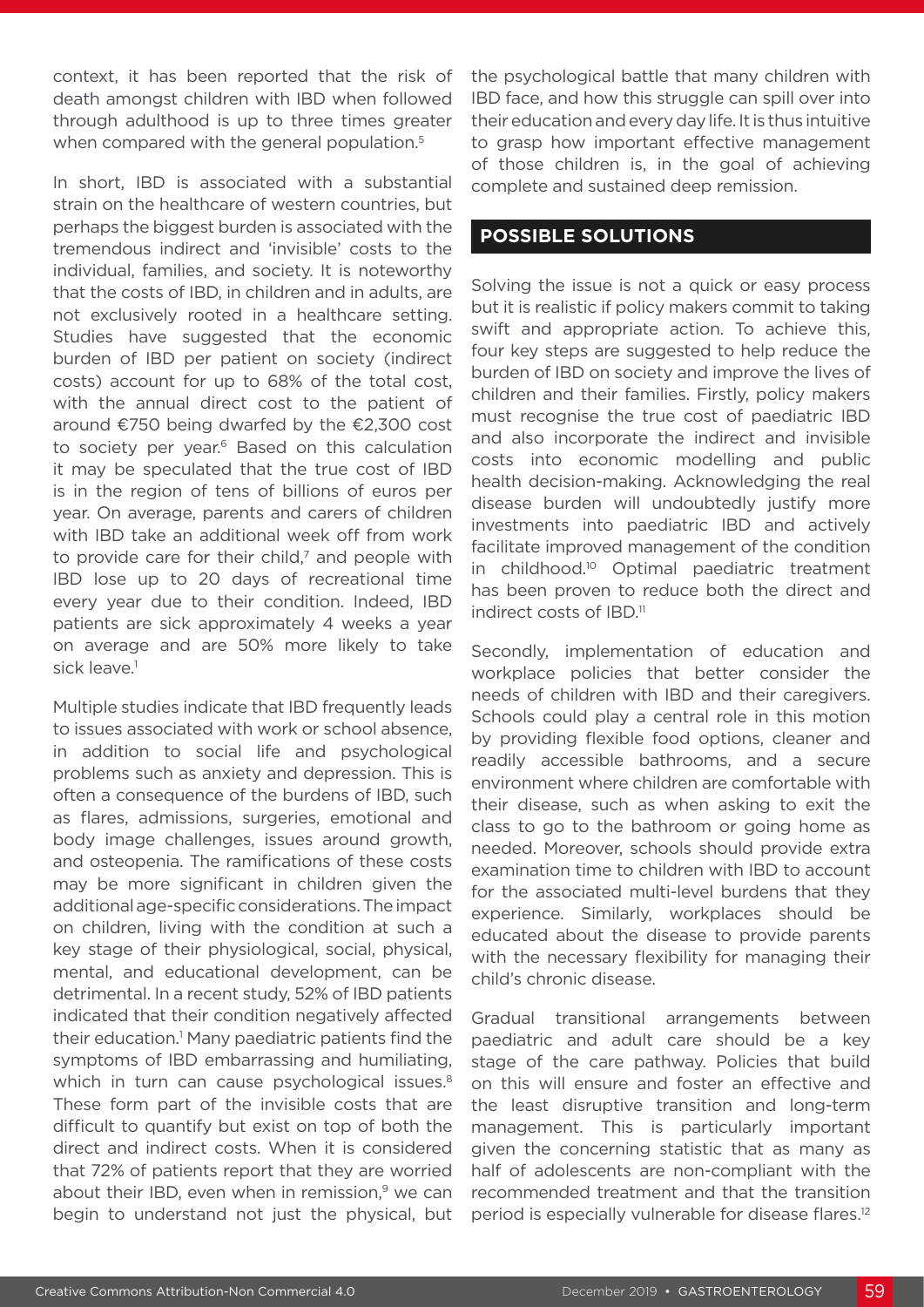Finally, children with IBD must be treated by a competent multidisciplinary paediatric IBD team,<sup>13</sup> and the healthcare community should play an active role in accomplishing this. Patients with the condition should be managed at the very least by a paediatric gastroenterologist trained in the care of paediatric IBD, a paediatric IBD nurse, dietitian and psychologist, and more paediatric IBD referral centres should be established to provide comprehensive treatment. While a substantial proportion of children are not treated in referral paediatric IBD centres, even the most specialised paediatric IBD centres in Europe and North America do not offer all necessary services to provide comprehensive care to children with IBD.14 Multidisciplinary teams and being part of quality improvement programmes that monitor disease severity and provide tailored treatment plans, could facilitate clinically important outcomes including remission and

mucosal healing.15 In addition to providing dietary, social and physiological care, offering support groups and other easily accessible psychosocial interventions in the community are mandatory to enhance coping skills and improve quality of life.

#### **CONCLUSION**

The burden posed by paediatric IBD across Europe is becoming an increasingly alarming issue, and a significant proportion of this burden concerns the indirect and 'invisible' societal costs; however, overcoming the problem is achievable. A concerted action towards strengthening paediatric IBD centres and training community paediatric gastroenterologists, as well as facilitating more IBD-friendly environments, are key foundations for making the invisible visible.

#### References

- 1. Burisch J et al.; ECCO -EpiCO. The burden of inflammatory bowel disease in Europe. J Crohns Colitis. 2013;7(4):322-37.
- 2. Park KT et al. The cost of inflammatory bowel disease: An initiative from the Crohn's & Colitis Foundation. Inflamm Bowel Dis. 2019;pii: izz104. [Epub ahead of print].
- 3. Kappelman MD et al. Direct health care costs of Crohn's disease and ulcerative colitis in US children and adults. Gastroenterology. 2008;135(6):1907-13.
- 4. Benchimol EI et al. Changes to surgical and hospitalization rates of pediatric inflammatory bowel disease in Ontario, Canada (1994-2007). Inflamm Bowel Dis. 2011;17(10):2153- 61.
- 5. Olén Oet al. Increased mortality of patients with childhood-onset inflammatory bowel diseases, compared with the general population. Gastroenterology.

2019;156(3):614-22.

- 6. Ruggeri M et al. P.02.22 economic burden of IBD in Italy. Dig Liver Dis. 2018;50(2):e141.
- 7. Kuenzig ME et al. The impact of inflammatory bowel disease in Canada 2018: Indirect costs of IBD care. J Can Assoc Gastroenterol. 2019;2(Suppl 1):S34-41.
- 8. Devlen J et al. The burden of inflammatory bowel disease: A patient-reported qualitative analysis and development of a conceptual model. Inflamm Bowel Dis. 2014;20(3):545-52.
- 9. Wilson B et al. A European Crohn's and ulcerative colitis patient life IMPACT survey. J Crohns Colitis. 2012;6(Suppl 1):S171.
- 10. McCartney S et al. Structured transition enhances clinical outcome without an increase in healthcare cost in adolescent patients with IBD: the UK TRANSIT study. J Crohns Colitis. 2017;11(Suppl 1):S356-7.
- 11. Sack C et al. A chronic care model significantly decreases costs and healthcare utilisation in patients with inflammatory bowel disease. J Crohns Colitis. 2012;6(3):302-10.
- 12. Kasirer Y et al. Management challenges in adolescents with Crohn's disease- Current practice. J Inflam Bowel Dis Disor. 2017;2(1):117.
- 13. Louis E et al. Optimising the inflammatory bowel disease unit to improve quality of care: Expert recommendations. J Crohns colitis. 2015;9(8):685-91.
- 14. Turner D et al. Quality items required for running a paediatric inflammatory bowel disease centre: An ECCO paper. J Crohns Colitis. 2017;11(8):981- 7.
- 15. Chadokufa S et al. D1.1 successful use of the improvecarenow (ICN) quality improvement tool in paediatric IBD: Our 7 year outcomes and achievements. Arch Dis Child. 2017;102(Suppl 3):A5.